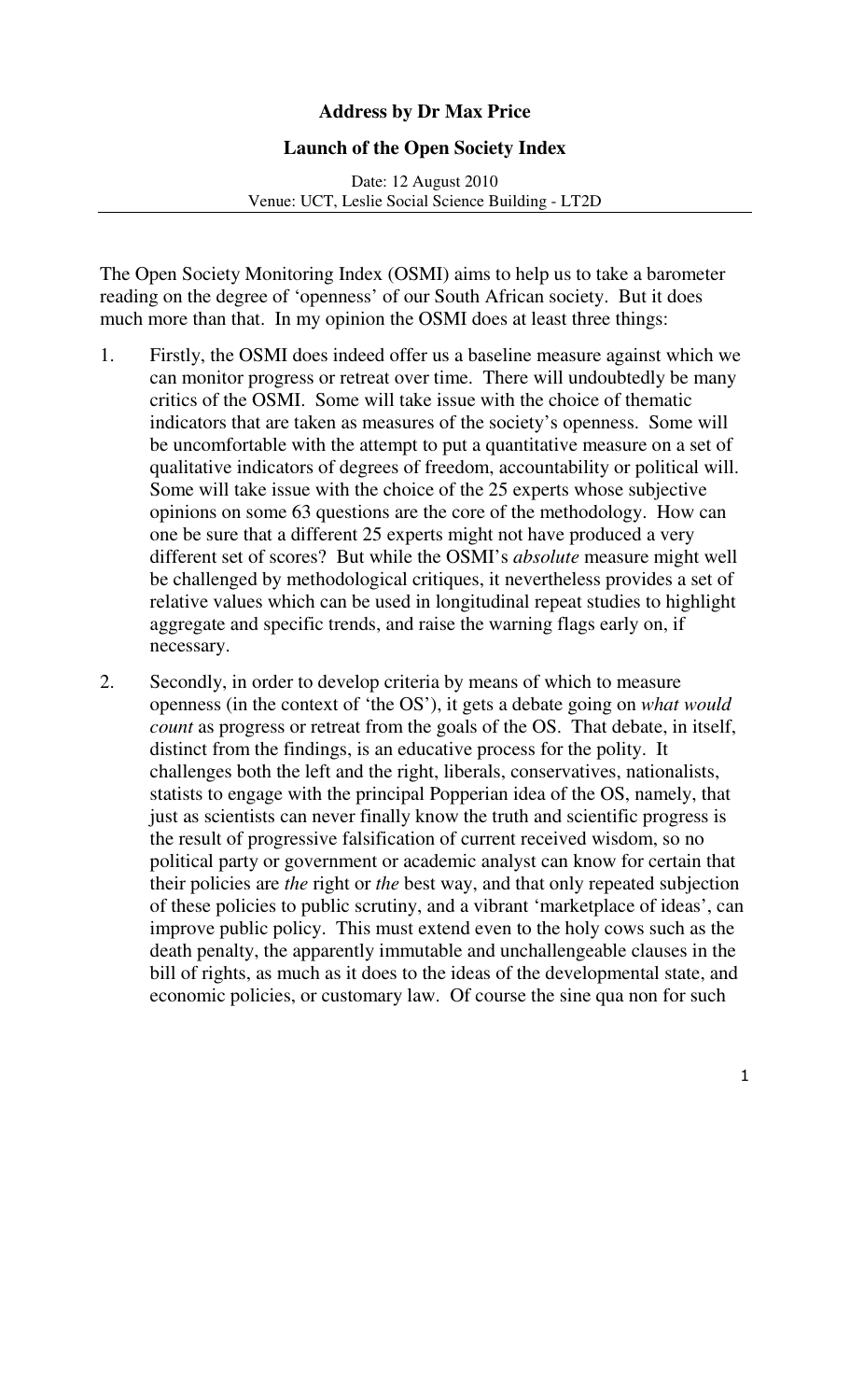debate is the free flow of ideas and the ability of everyone to engage in the debate and have some influence over policy.

3 Thirdly, the OSMI disaggregates the constituent elements of the requirements for an OS into enabling conditions, such as institutional and legislative arrangements; proactive interventions on the part of the state; the need to provide resources to implement the activities that fulfill the purposes of an open society; and crucially, the insight that all the other conditions can be in place - the transparency, information flow, accountability mechanisms, protection of and respect for rule of law, even the political will to implement. Yet these are only the necessary conditions for an open society. They are not sufficient in the absence of non-government agencies and individuals fulfilling their own roles, the roles of active citizenship. In disaggregating these elements, and analyzing them individually, we are also pointed in the direction of how to intervene to make the society more open, rather than just bemoaning government's or the ruling party's actions and attitudes.

To quote the report, "these scores indicate that South Africa is neither doing particularly well, nor particularly poorly on any of the three primary dimensions of openness that the OSMI evaluates. On the whole, respondents felt that openness in South Africa is least compromised by the design of the formal institutions and legal mechanisms governing each of the substantive areas. Respondents' high regard for the quality of the rules that structure public life suggests that the foundations for open society in South Africa are both present and sound. However the scores also indicate that citizens' engagement with formal rules and institutions, as well as the government's commitment to preserving their integrity and functioning, are the primary threats to openness in contemporary South Africa".

So the report contrasts two findings: positive findings on the legal and institutional scaffolding and safeguards that enable an OS, and negative findings on the implementation and in particular, citizens' engagement.

I want to comment on an aspect of each in turn.

## **The legal and institutional scaffolding**

In spite of the findings that the laws and constitutional provisions that currently provide the enabling framework for an OS, the key dimension of the OSMI namely the 'free flow of information', particularly information about government has recently come under threat, and the current proposals must ring alarm bells for all of us as to how fragile the rules are. I refer of course, firstly, to the *Protection of Public Information Bill*. Dr Ramphele is addressing this at some length in her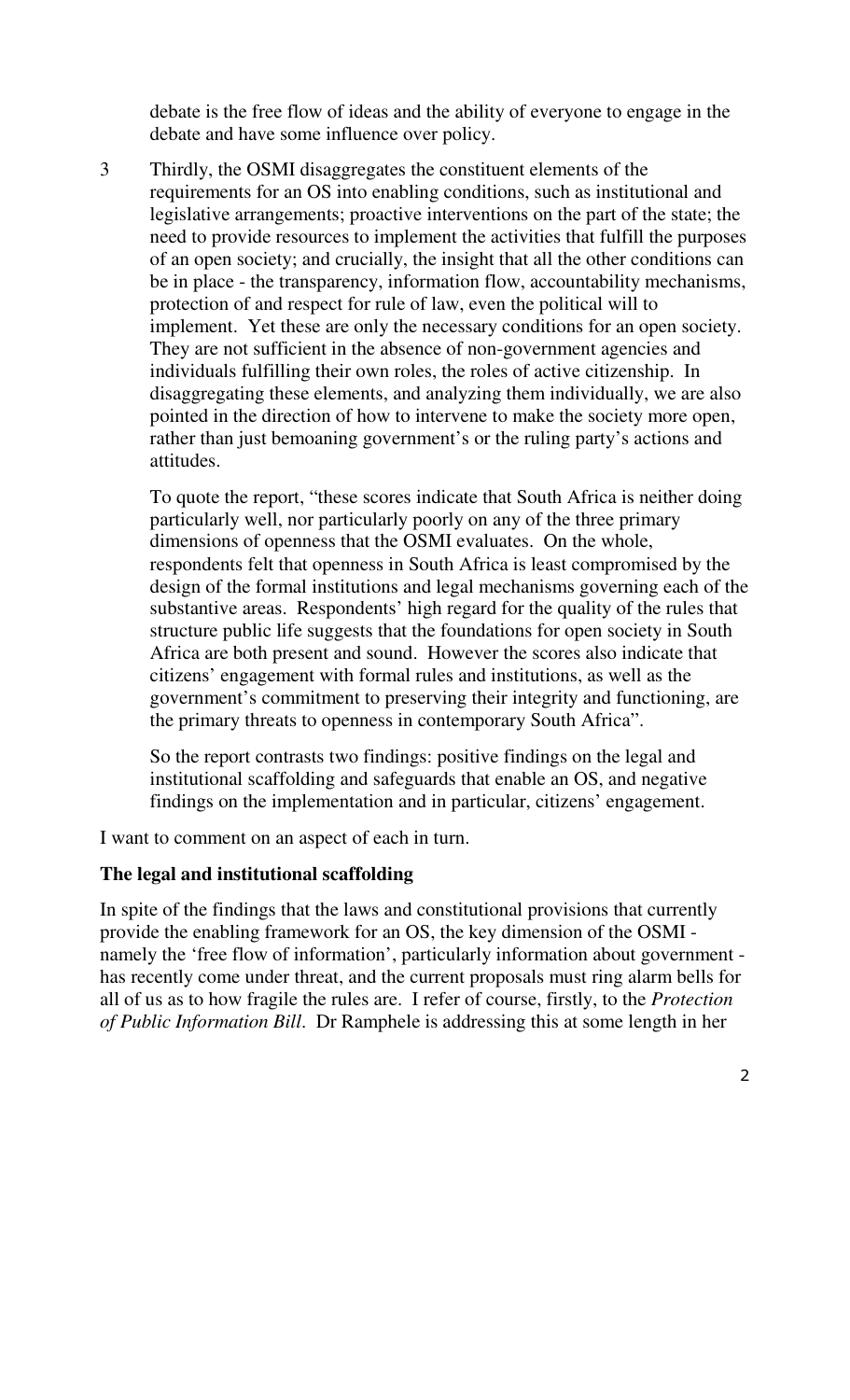talk and it has been extensively covered in the media, so I will not speak further on that here.

I will, instead, address another current threat to the rules and institutions that protect the freedom of the printed press, namely the proposal by the ANC, in its Polokwane resolution in 2007, and in its recent document to go to the National General Council in September, proposing a parliamentary media tribunal.<sup>1</sup>

Let me say, in parentheses, that there are several proposals in the ANC discussion document that are positively supportive of the Open Society. For example, a requirement of the OS is that ordinary citizens should be able to make their voices heard on matters of public interest and policy. The ANC paper proposes a toll-free sms facility to public broadcasters so that poorer people's opinions are readily heard. Another proposal, that public broadcasters be less dependent on commercial support, would clearly allow the broadcaster to air views and programmes which were not dependent on popularity amongst viewers, allowing greater diversity of views to be publicised. Another ongoing theme is greater diversity of ownership recognising that the limited number of publishers is likely to reflect the interests of limited and particular sectors of society.

However, the proposed parliamentary appeals tribunal is a lethal threat to the OS. Allow me briefly to review what it is and the arguments for and against it.

The Media Tribunal would be appointed by parliament, available as an appeal structure when anyone believes the media have acted irresponsibly or unfairly. It would have the power to fine and imprison journalists and publishers, and perhaps even ban them from publishing. $<sup>2</sup>$ </sup>

Some authority to ensure responsible reporting is not, in itself, a bad thing. If journalists could not be held to account for publishing scandalous or partisan stories on flimsy unconfirmed evidence, then we, the public, would never know whether to trust what we read or not. The OS would hardly be well served if anyone who could afford to publish a newssheet were free to confabulate the stories simply for the sake of entertaining the readers, while passing it off as the truth. A reliable and trustworthy press is essential to an OS.

i<br>I

<sup>&</sup>lt;sup>1</sup> I have borrowed extensively from Guy Berger's article in response to Jeremy Cronin for many of the points made on this issue.

 $2$  See quote: "...it would have the power to punish journalists if found wanting. If you have to go to prison, let it be. If you have to pay millions for defamation, let it be. If journalists have to be fired because they don't contribute to the SA we want, let it be". Jackson Mthembu, ANC national spokesperson, quoted in Mail & Guardian 23-29 July 2010.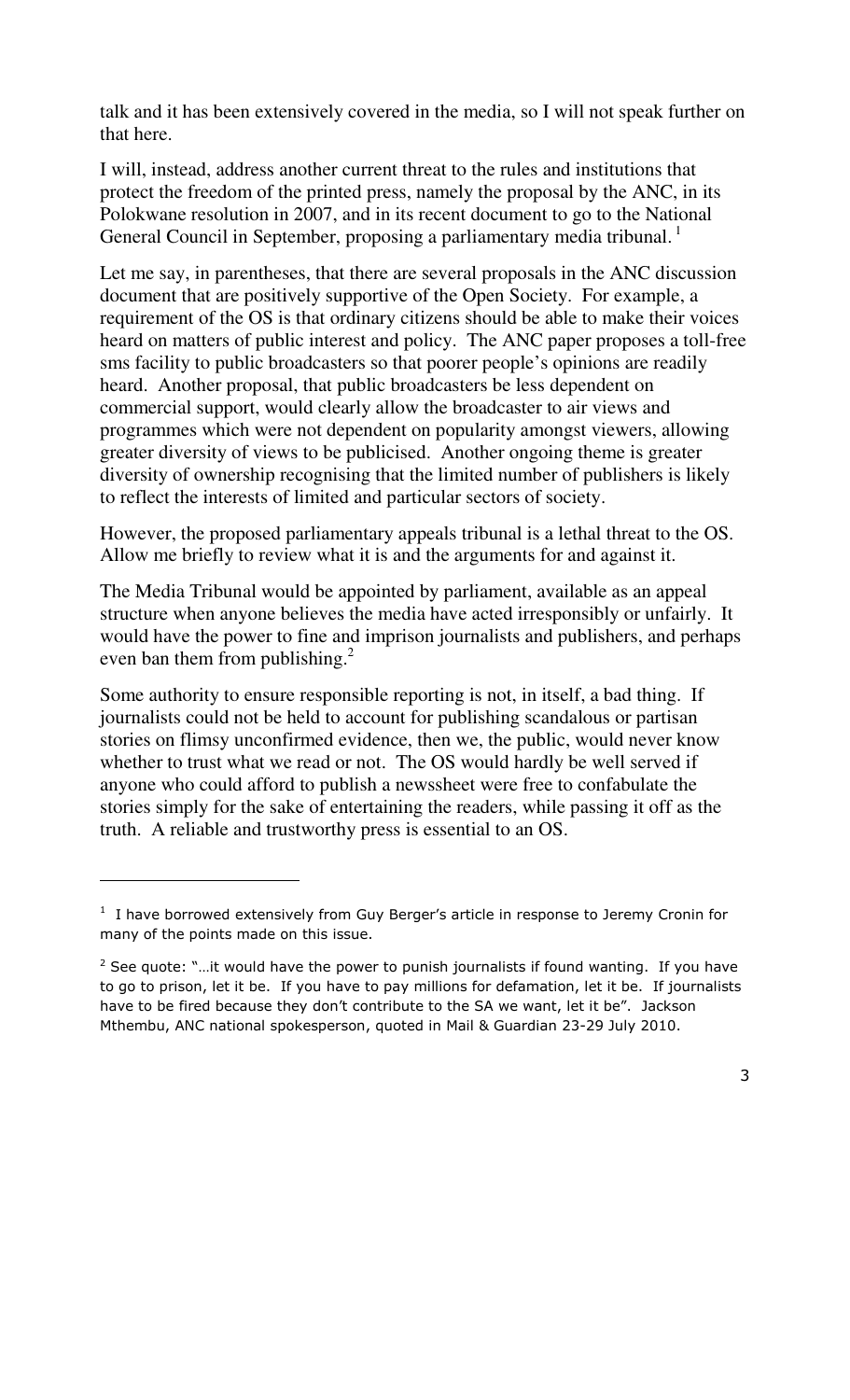Why then the criticism of the tribunal proposal?

Some critics argue that it is not necessary because we have laws related to defamation which can be used to keep journalists honest. Let us recognize though, that fighting defamation cases often takes months or years to set the record straight; secondly it is costly, particularly for individuals against big media companies; thirdly, it is generally limited to natural persons – so the ANC, for example, cannot claim it has been defamed no matter how untrue and unkind the story. Fourthly, it is hardly ever possible for a public figure to claim that his/her reputation is compromised even if a report is untrue – it is regarded as simply par for the course.

So indeed, it may be necessary to have more protection than offered by the courts through defamation litigation. The most commonly used additional safeguard is the press ombudsman. This is a quick process (usually a complaint is adjudicated within days) and results in a quick response (usually a published apology). The criticism of this mechanism is that it lacks teeth – it cannot punish. Yet that is precisely the key criticism of the proposed tribunal, i.e. that it *can* punish. For even though the tribunal will act after the fact, i.e. it responds to a complaint about something that has already been published, dispensing punishing fines and jail sentences etc. will in a short time have the effect of creating withering selfcensorship.

What about the ANC's argument that the Ombud is appointed by the press themselves through a Press Council, i.e. it is a form of self regulation? The ANC questions whether the press can be player and referee.

Yet this accusation is unfair or ill informed. When the Ombudsman conducts a hearing, s/he sits with two people, one a journalist and the other a public representative. The Appeals Panel - which is engaged when either the complainant or the defending newspaper appeals against the Ombudsman's finding - is chaired by a non-journalist. S/he is a retired judge of the Supreme Court of Appeal and when s/he holds a hearing s/he sits with one public and one press representative. In 2007 the New Zealand Press Council conducted a world wide survey and listed 87 countries with press councils. One of its major findings was that 86% of them adopted the self-regulatory method which has been adopted in South Africa.<sup>3</sup> Thus the vast majority of democratic societies believe, based on extensive experience that self regulation can and does work to ensure responsible reporting.

In SA too, the evidence is that the Press Ombudsman has indeed functioned effectively, eliciting apologies when necessary, alerting the public to shoddy

l

<sup>&</sup>lt;sup>3</sup> Statement by the Press Council chairman Raymond Louw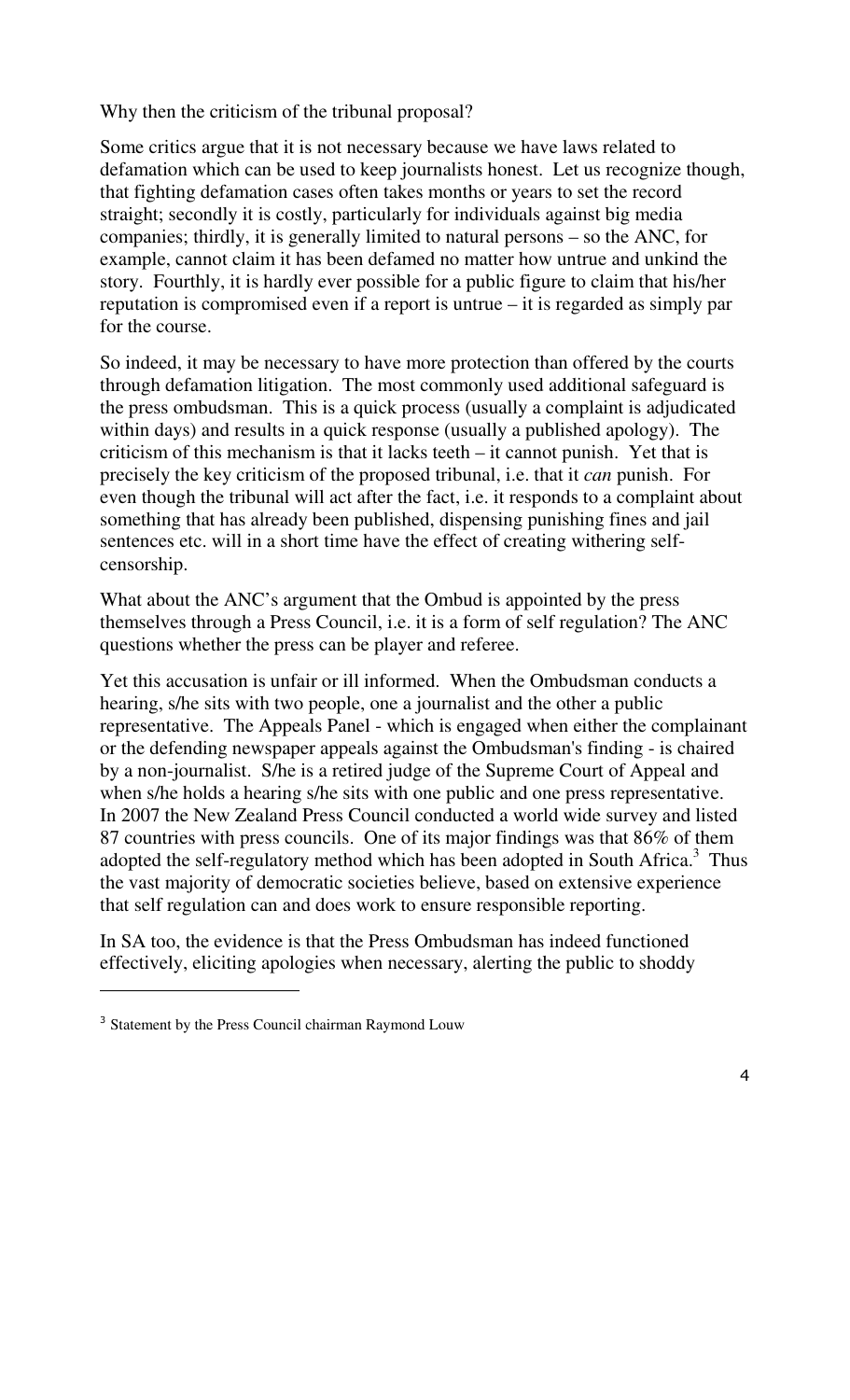reporting and investigation, casting doubt on the reputation of the occasional reporter (which is in fact a reporter's most prized asset). The Press has an interest in preserving its collective credibility with the reading public. If people cease to trust the newspapers, the latter will have no role with respect to news, comment and analysis, and will become sports and entertainment magazines.

Handing over the appointment of an Ombud or tribunal to a political structure, or any organ of state, would frequently create conflicts of interest leading to suppression of reporting. To quote the ANC discussion document on the need for a parliamentary media tribunal, it expressed concern that "some factions of the media continue to adopt an anti-transformation, anti-development and *anti-ANC stance*." And the track record of appointments of similar structures that should be immune from political interference, such as the SABC Board, or the Director of the National Prosecuting Authority indicates a willingness to control. Would a parliamentary appointed tribunal have been able to remain neutral and immune to the pressure from MPs who were exposed through the press investigations into the Travelgate scandal and would those MPs have reappointed the tribunal for another term? Would the media's persistent challenge to President Mbeki over AIDS denialism have been tolerated by a tribunal who believed the President represented the national interest, or the public good? Political oversight of the media is far more dangerous to the OS than the risk of self-regulation.

Jeremy Cronin, defending the tribunal proposal, argues that oversight panels appointed by parliament can be neutral and will not automatically defend the interests of the ruling party. He points to the Chapter Nine institutions, such as the Human Rights Commission, which have a similar role of protecting the public interest, often from the government, yet are appointed in terms of our constitution, by parliament. So the question is, if in taking account of the critics, the tribunal were appointed and protected in the same manner as the Chapter Nine institutions, and if its powers of punishment were limited to warnings, demanding apologies and public criticism of journalists, would the tribunal then be acceptable?

The answer is "no" for precisely the arguments that underpin the requirements for the OS. The ideology underpinning the ANC's position is that the state has a duty or perhaps even a right to harness all instruments of policy, all instruments that may shape public debate and criticism, towards what the State – in fact, the ruling party - believes to be the right goals. Thus the ANC argued in the position paper on the Tribunal that the ANC was voted into power on a platform of services that government should deliver: job creation, rural development, land reform, better education and health, and combating crime and corruption. It observes: "They are not the stuff that sell newspapers and make news, but they are what people want …"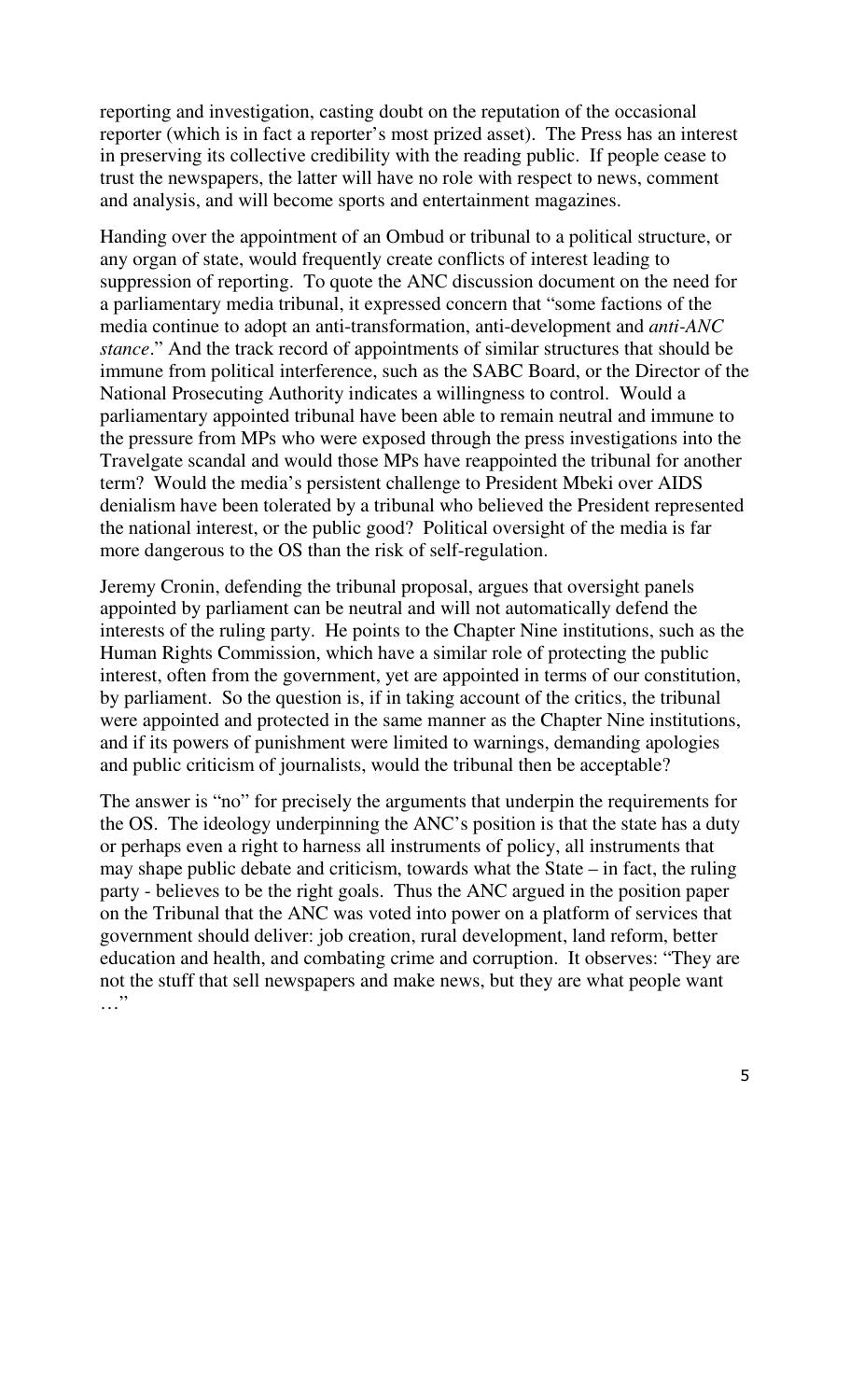More generally, the document proposes that because the ANC stands for progressive social change, "we must take charge to ensure they dominate the national discourse and that our voice is heard clearly above the rest". Newspapers should be "instruments of transformation" in building a better South Africa. This is the totalitarian vanguard party view of development, or less pejoratively, it is the Platonic benevolent philosopher king version of good government. And it may even be democratic, if the wise rulers have been elected in free and fair popular elections. But it is still an ideology that is antithetical to the OS. The OS shares Mandela's view. Speaking to the International Press Institute Congress in 1994, he said:

"No single person, no body of opinion, no political or religious doctrine, no political party or government can claim to have a monopoly on truth… It has therefore always been our contention that laws, mores, practices and prejudices that place constraints on freedom of expression are a disservice to society ... I have often said that the media are a mirror through which we can see ourselves as others perceive us, warts, blemishes and all."

We should remind current ANC leaders, that Mandela went on to say: "The African National Congress has nothing to fear from criticism. I can promise you, we will not wilt under close scrutiny. It is our considered view that such criticism can only help us to grow, by calling attention to those of our actions and omissions which do not measure up to our people's expectations and the democratic values to which we subscribe."

A parliamentary media tribunal will sound the death knell to the free flow of information and hence the ability of the public to know enough to contribute to, criticize or challenge policy-making, hold government accountable for its decisions and actions of commission or omission, and ultimately to know enough to vote for change. If you start from the position that the ANC, or any ruling party for that matter, does not have the monopoly on truth, then such restrictions and the consequent paucity of public debate can only lead to worse policies, i.e. policies that are worse for the public good as opposed to the ruling party.

The ideology underpinning the OS is one which doubts the automatic wisdom of authority; one which believes in, and arguably has demonstrated empirically, the value of the marketplace of ideas, including good ideas, bad ideas, whacky ideas a market place that cannot exist without a free press that needs to be quite distinct from, and uncontrolled by, any organs of state.

Finally, a system which protects the press from any state policing serves the public good, not only because it promotes the OS through denying that anyone has a privileged position on policy, but also because it performs a watchdog role on behalf of citizens – ferreting out corruption in government and private sectors;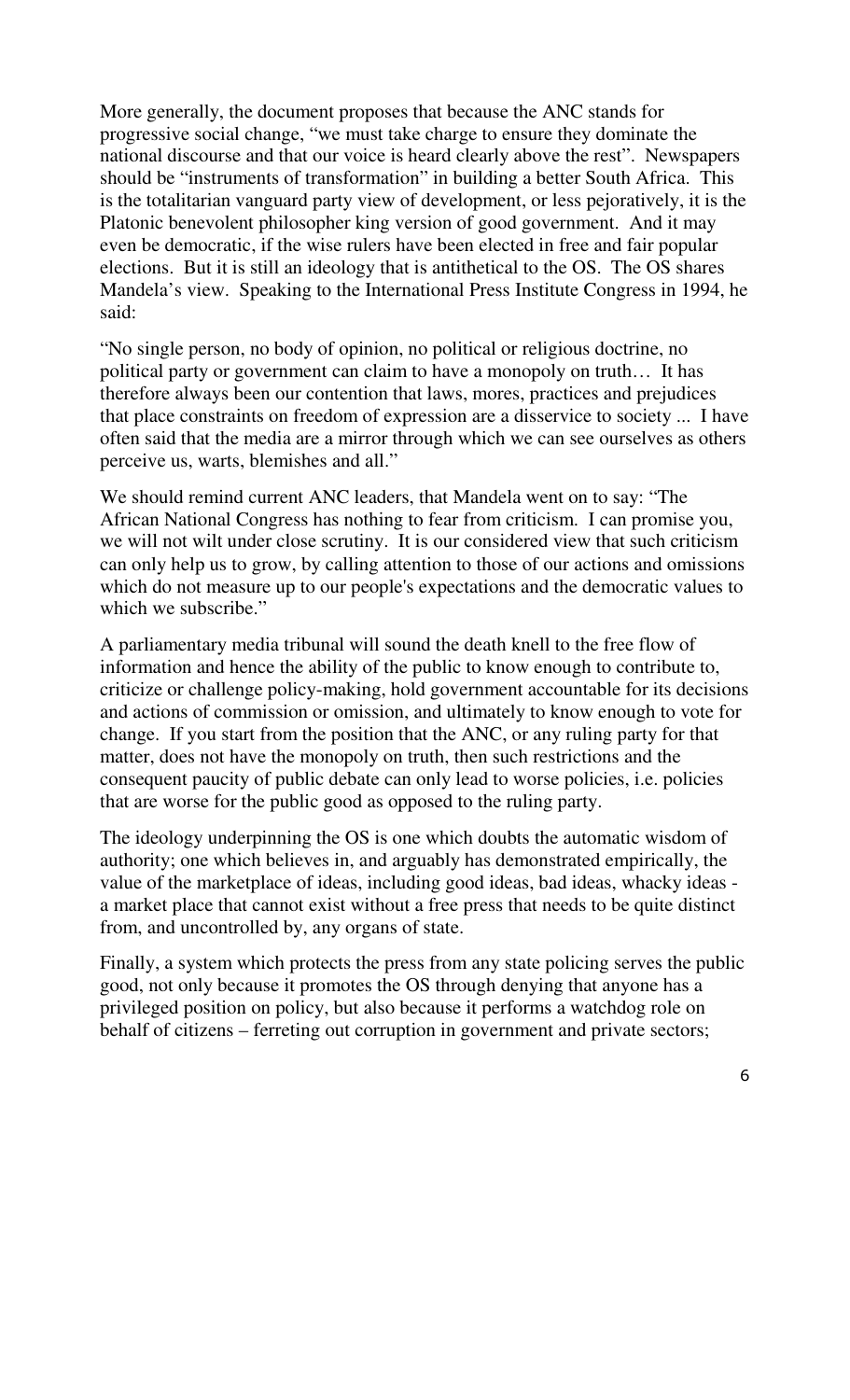spotlighting poor performance of CEOs and civil servants, uncovering injustice and unpleasant facts (such as inequality) that some in authority would rather conceal. A free press also confronts us citizens with images and stories that disturb us and shift us from our comfort zone – so that we cannot put our heads in the sand and say, "we did not know what was going on". Ultimately the free press makes us accountable as citizens for the improvement of society. That is perhaps one of the most important roles of the press in a democracy – because it is citizens who must in turn hold their leaders accountable.

So, in conclusion on the topic of the proposed media tribunal, if there are concerns about lack of responsibility among certain sections of the media, the way to address this is through improving the current system of self-regulation and possibly strengthening of the Ombudsman's powers – this is in line with Open Society practice in most democratic countries.

But more generally, there is a lesson here in the findings of the OSMI that the legal frameworks are reasonably secure, namely that they are also fragile, that powerful political interests can quickly subvert them and that the only real safeguard of an OS, is not the legal system, but vigilance and active defence by the citizenry. This brings me neatly to the other finding of the OSMI that I wish to address, viz "that citizens' engagement with formal rules and institutions, as well as the government's commitment to preserving their integrity and functioning, are the primary threats to openness in contemporary South Africa".

This passive or apathetic citizenry is the real enemy of the OS. Why and how did SA moved from such an active, revolutionary civil society in the 1970s and 1980s to such a passive one in the 1990s and 2000s? There are many plausible explanations, from respectfulness during the honeymoon period, loyalty to our liberators, other priorities such as racial reconciliation, optimism and naivety, and more. But we must recognize that we must become activists again.

In responding to this challenge, the universities have a special role to play in challenging the threats to the OS. Firstly, they have a self interest in protecting the freedom of speech, ideas, the press, and rejection of dogma which is inimical to the idea of a university whose core mission is the search for truth. Threats to the free flow of information are a direct threat to the ability of universities to fulfill their roles in society. Secondly, the university today, as in the past, is regarded by society as the home for the pursuit of truth and independent thought; it is an important authority to which people turn for help in making sense of the natural and social world around us, for guidance on values, politics, and the future. Society expects the university to play a leadership role within it, to be a counterpoint to the State and indeed to religious authorities for knowledge, analysis and ethical guidance, and that the university must take responsibility for playing that role and recognise the authority it has been granted to do so. Thirdly,